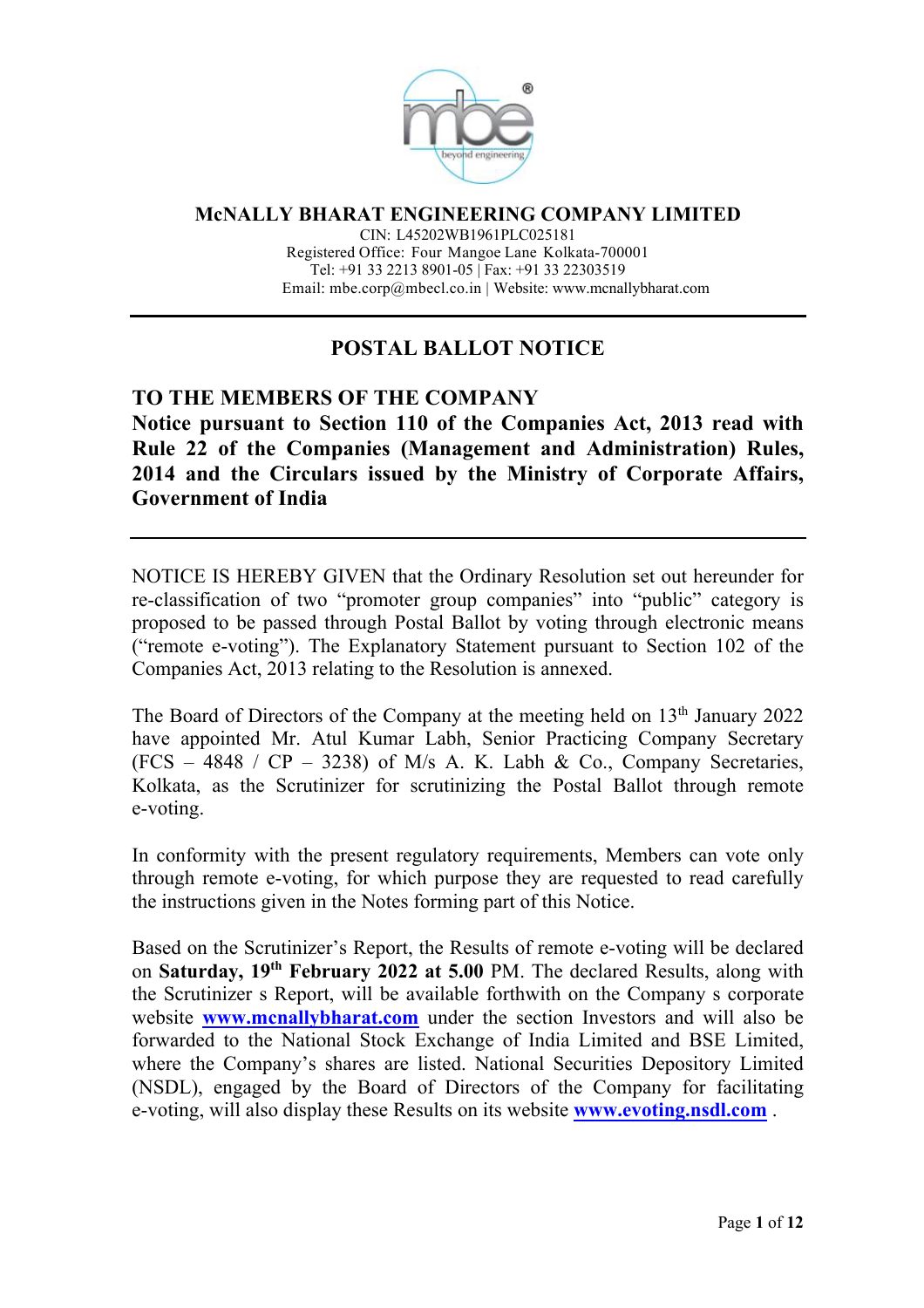## **SPECIAL BUSINESS**

## **1. Reclassification of two "Promoter Group" companies into "Public" category under Regulation 31A of SEBI Listing Regulations.**

To consider and, if though fit, to assent/dissent to the following resolution as an Ordinary Resolution:

"RESOLVED that pursuant to the provisions of Regulation 31A of the Securities and Exchange Board of India (Listing Obligations and Disclosure Requirements) Regulations, 2015 (including any statutory modifications or re-enactment thereof for the time being in force) ("Listing Regulations") and other applicable laws and subject to necessary approvals from BSE Limited ("BSE") and National Stock Exchange of India Limited ("NSE") (together "Stock Exchanges") and such other approvals as may be necessary and in accordance with the recommendation of the Board, consent of the Members of the Company be and is hereby accorded for reclassification of the status of following promoters and/or persons constituting promoter group of the Company (hereinafter referred to as the "Outgoing Entities") from "Promoter Group" to "Public" category of the Company:

| Name<br>0f<br><b>Outgoing Entities</b> | the   No. of Equity shares   Percentage of<br>this Notice | held as on the date of Shareholding/Voting<br>rights as at the date of<br>this Notice |
|----------------------------------------|-----------------------------------------------------------|---------------------------------------------------------------------------------------|
| <b>EMC</b> Limited                     | 10137689                                                  | 4.79%                                                                                 |
| <b>MKN</b> Investment                  | <b>Nil</b>                                                | <b>Nil</b>                                                                            |
| Private Limited                        |                                                           |                                                                                       |
| (holding company of                    |                                                           |                                                                                       |
| <b>EMC</b> Limited)                    |                                                           |                                                                                       |

RESOLVED FURTHER that it be noted that the Outgoing Entities constituting promoter group i.e. EMC Limited and MKN Investment Private Limited seeking reclassification do not:

- **•** together hold more than  $10\%$  of the total voting rights in the Company;
- exercise control over the affairs of the Company, either directly or indirectly;
- participate directly or indirectly whatsoever, in any activities of the Company;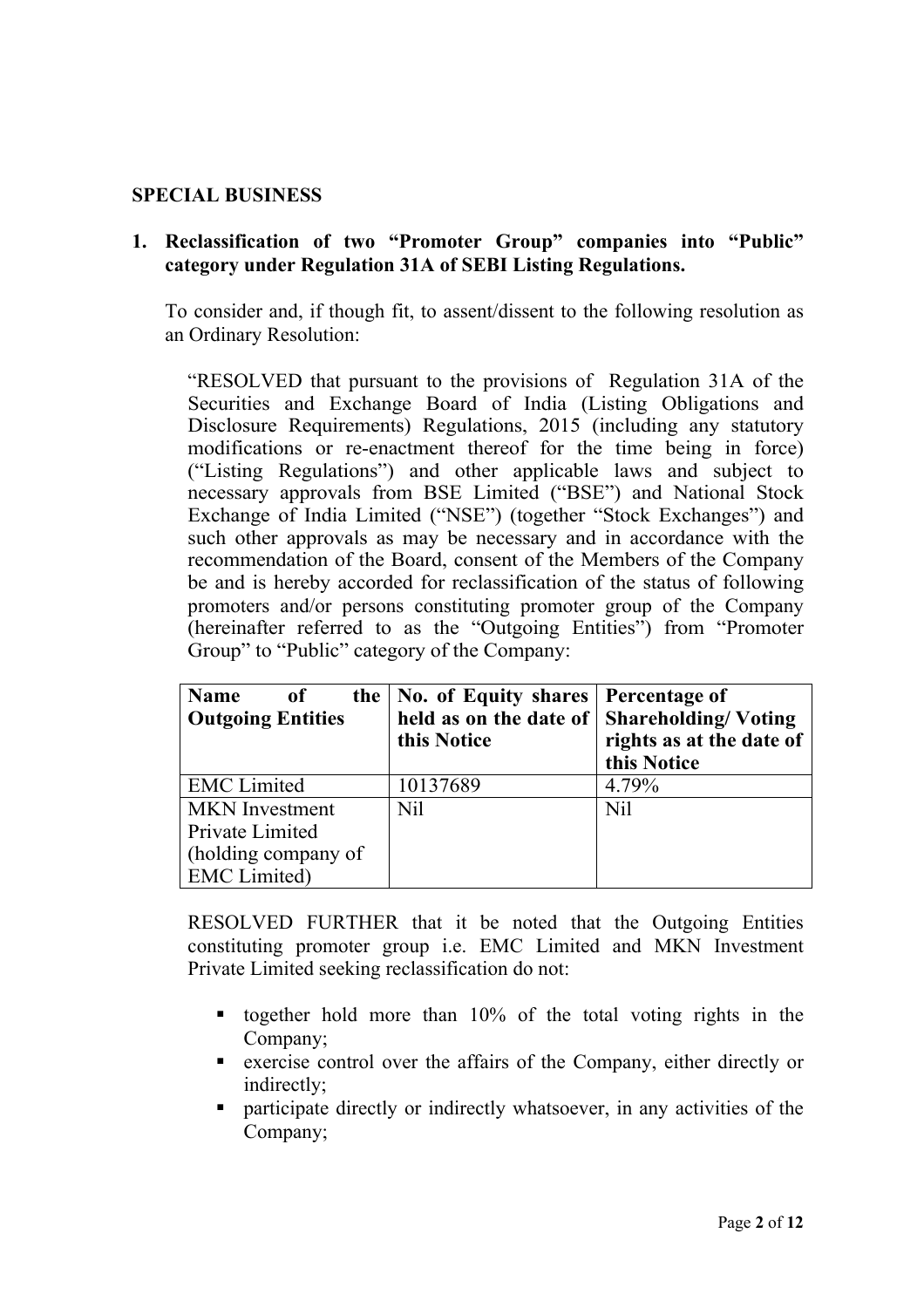- have any special rights with respect to the Company through formal or informal arrangements including any shareholder agreements;
- have their representative/s on the Board of Directors (including not having a nominee director/s) of the Company;
- act as key managerial personnel in the Company;
- § constitute a 'wilful defaulter' as per the Reserve Bank of India Guidelines;
- § constitute a 'fugitive economic offender' as per section 12 of the Fugitive Economic Offenders Act, 2018;

RESOLVED FURTHER that after such reclassification, EMC Limited and MKN Investment Private Limited shall cease to belong to the 'Promoter & Promoter Group Category' of the Company;

RESOLVED FURTHER that any one of the Directors and Company Secretary of the Company, be and are hereby severally authorised to intimate Stock Exchanges post Members' approval and to submit a reclassification application to the Stock exchanges within the permitted time and execute all such forms, documents, instruments, papers and writings etc. on behalf of the Company, as may be required from time to time, to do and to perform all such acts, deeds, things as may be necessary to give effect to this Resolution and to settle any question, difficulty or doubt, that may arise in giving effect to aforementioned Resolution;

RESOLVED FURTHER that a copy of this Resolution certified to be true by any one Director or the Company Secretary of the Company be provided to the persons/authorities concerned as may be necessary."

> By Order of the Board **McNally Bharat Engineering Company Limited**

> > Sd/- Indrani Ray **Company Secretary**

Place: Kolkata Date: 13<sup>th</sup> January 2022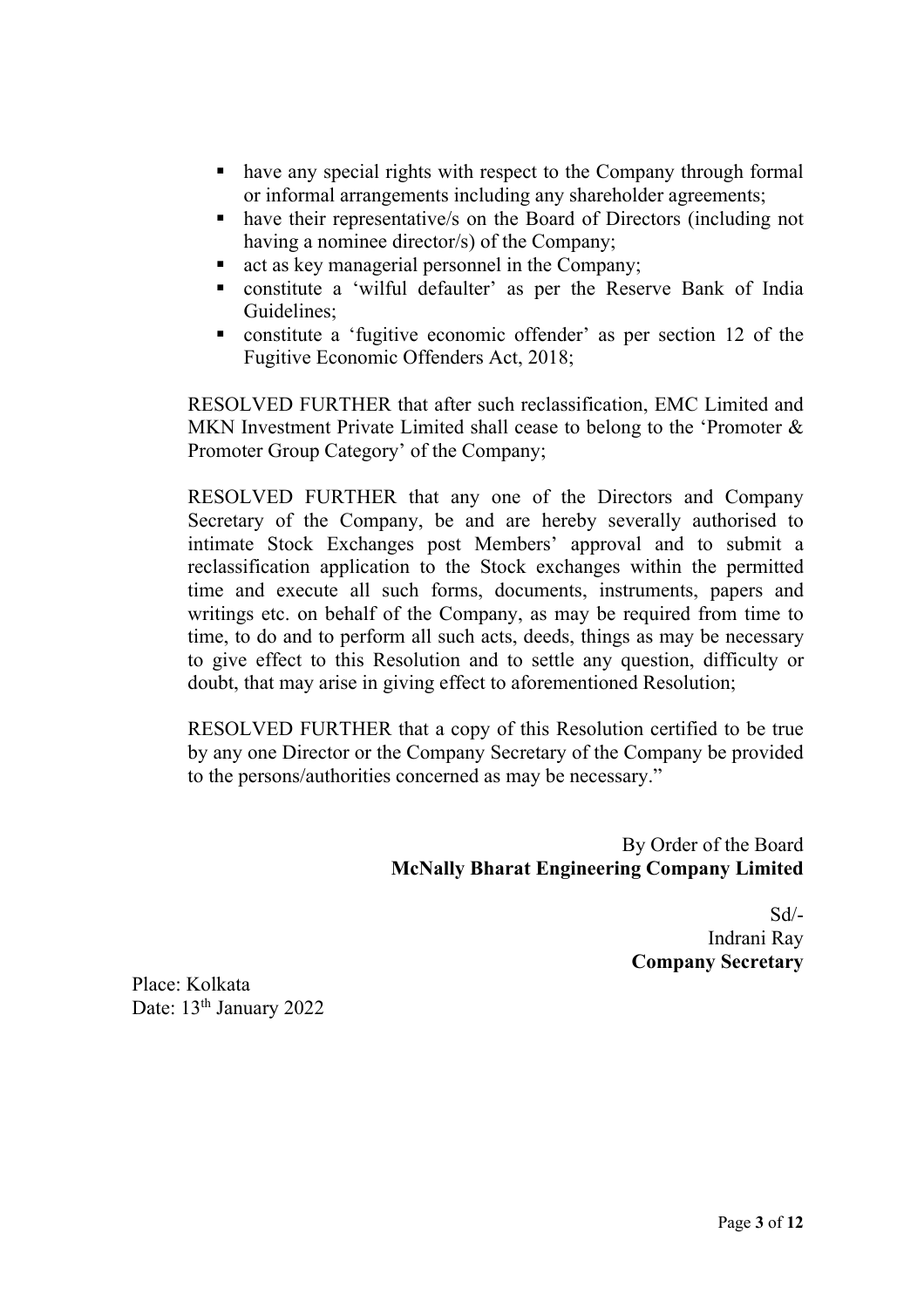### **NOTES:**

(i) In conformity with the present regulatory requirements, the Postal Ballot Notice is being sent only through electronic mode to those Members whose names appear in the Register of Members of the Company or in the Register of Beneficial Owners maintained by the Depositories, on **Friday, 14th January 2022,** and who have registered their e-mail addresses with the Company or with the Depositories.

Further, Members can vote on the Resolutions only through remote e-voting. **Remote e-voting will commence at 10.00 AM on 20th January 2022 and will end at 5.00 p.m. on Friday, 18th February 2022** when remote e-voting will be blocked by NSDL.

- (ii) Voting rights will be reckoned on the paid-up value of shares registered in the names of the Members on **Friday, 14th January 2022 ("cut-off date")**. Only those Members whose names are recorded in the Register of Members of the Company or in the Register of Beneficial Owners maintained by the Depositories as on the cut-off date will be entitled to cast their votes.
- (iii) The Resolution, if passed by requisite majority, will be deemed to be passed on the last date specified for remote e-voting i.e. **Friday, 18th February 2022.**
- (iv) In compliance with the provisions of Section 108 of the Companies Act, 2013, read with Rule 20 of the Companies (Management and Administration) Rules, 2014, as amended by the Companies (Management and Administration) Amendment Rules, 2015 and the provisions of Regulation 44 of the Securities and Exchange Board of India (Listing Obligations and Disclosure Requirements) Regulations, 2015, as amended, the Members are provided with the facility to cast their vote electronically instead of dispatching the physical Postal Ballot Form by post.

The Company has engaged the services of National Securities Depository Limited (NSDL) for the purpose of providing e-voting facility to all its Members.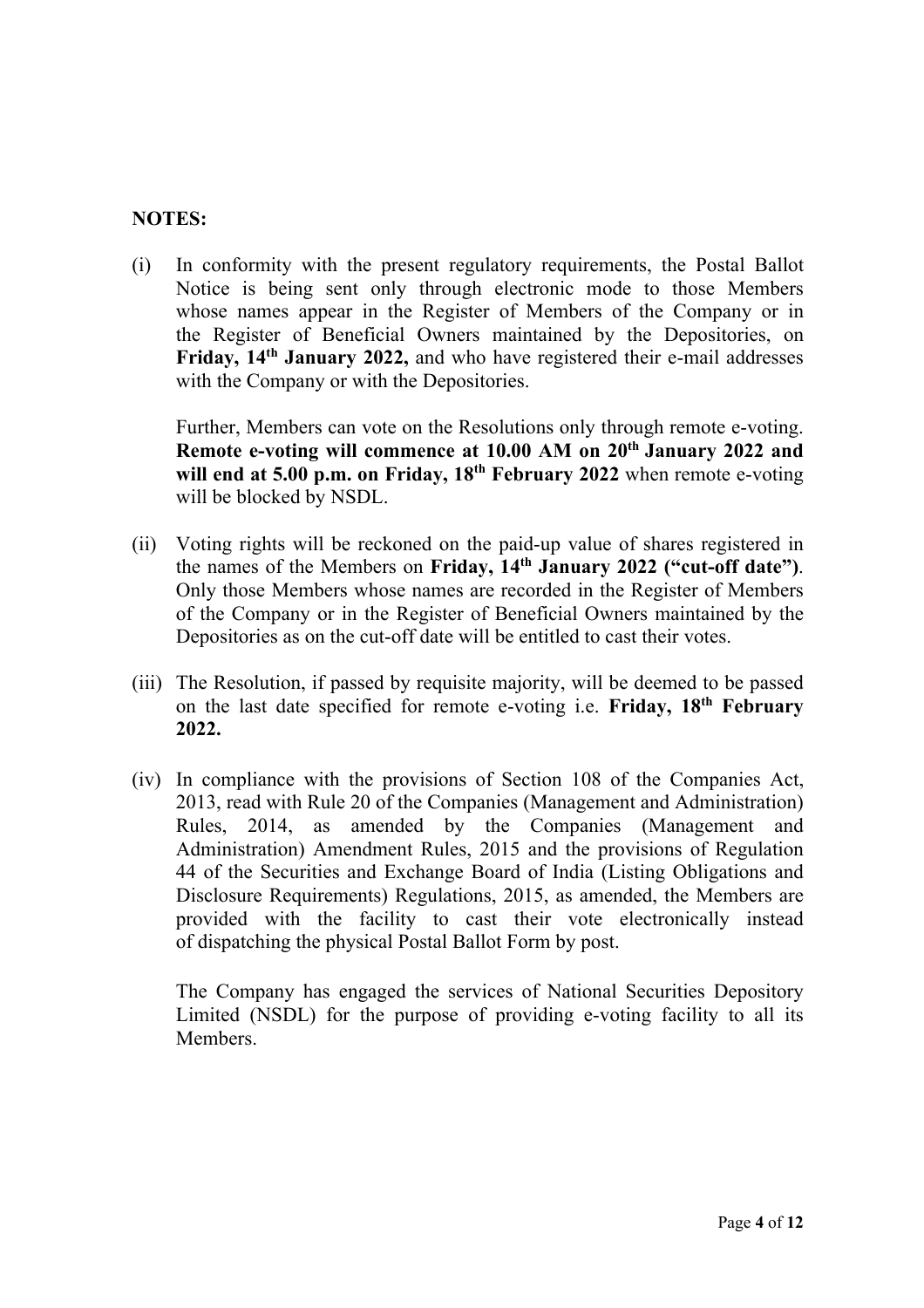The procedure with respect to **remote e-voting** is provided below:-

#### **Step 1: Access to NSDL e-voting website**

### **(A) For Individual Members holding shares in dematerialized form:**

In terms of SEBI circular dated  $9<sup>th</sup>$  December 2020 on e-voting facility provided by Listed Companies, Individual shareholders holding securities in demat mode are allowed to vote through their demat account maintained with Depositories and Depository Participants. Shareholders are advised to update their mobile number and email addressed in their demat accounts in order to access e-Voting facility.

#### For Members holding shares in demat account with NSDL

- Ø **If you are registered for NSDL 'IDeAS' facility**, you are required to follow the below-mentioned steps:
	- (a) Launch internet browser by typing the URL: **https://eservices.nsdl.com** and click on **'Beneficial Owner'** tab under the 'IDeAS' section.
	- (b) Insert your existing user ID and password.
	- (c) After login, click on '**Access to e-voting**'under e-voting services and you will be able to see the e-voting page.
	- (d) Thereafter, click on 'e-vote' link available against McNally Bharat Engineering Company Limited or **'e-voting service provider-NSDL'** and proceed to Step 2 to cast your vote.
- Ø **If you are not registered for 'IDeAS'**, you are required to follow the below-mentioned steps:
	- (a) Launch internet browser by typing the URL: https://www.evoting.nsdl.com and click on **'Shareholder/Member-Login'**.
	- (b) Insert your existing user ID, password / OTP and the verification code as shown on the screen, and agree to the terms and conditions by clicking the box.
	- (c) After authentication, you will be re-directed to NSDL e-services website wherein you will be able to see the e-voting page.
	- (d) Thereafter, click on 'e-vote' link available against McNally Bharat Engineering Company Limited or **'e-voting service provider-NSDL'** and proceed to Step 2 to cast your vote.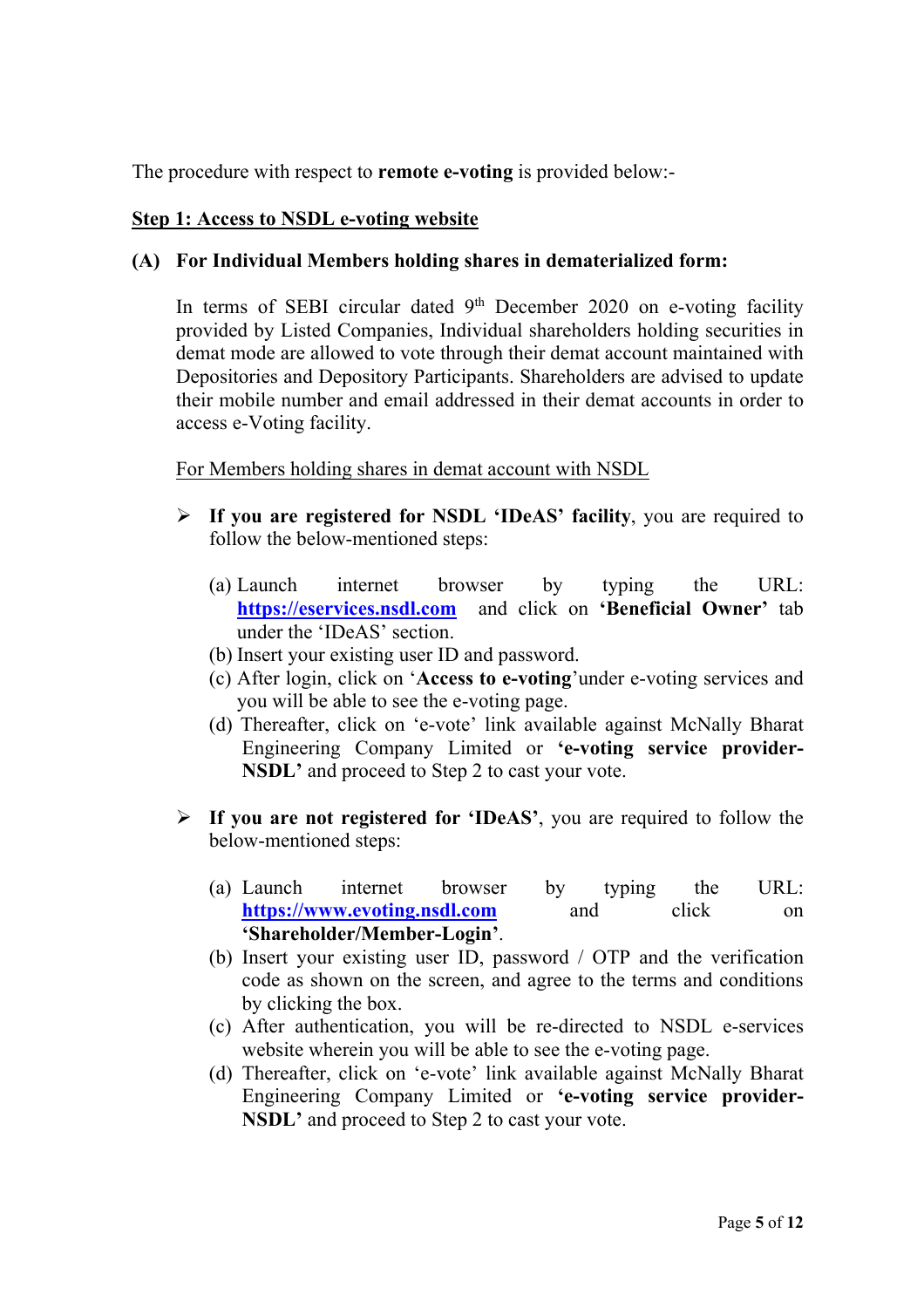For Members holding shares in demat account with Central Depository Services (India) Limited (CSDL)

- Ø **If you are registered for CDSL 'Easi/Easiest' facility**, you are required to follow the below-mentioned steps:
	- (a) Login at **www.cdslindia.com** and click on '**New System Myeasi**', or launch internet browser by typing the URL: **https://web.cdslindia.com/myeasi/home/login.**
	- (b) Insert your existing user ID and password.
	- (c) After login, you will be able to view the e-voting menu.
	- (d) Thereafter, click on 'e-vote' link available against McNally Bharat Engineering Company Limited or **'e-voting service provider-NSDL'** and proceed to Step 2 to cast your vote.
- $\triangleright$  You can also directly access the e-voting page from a link on the home page of **www.cdsl.com** with your demat account number and PAN.

After OTP based authentication, you will be provided link for **'evoting'** against McNally Bharat Engineering Company Limited or **'e-voting service provider -NSDL'**. Click on the link and proceed to Step 2 to cast your vote.

For Members logging in through the websites of their Depository Participants

- (a) Login to your demat account, using the login credentials, through the concerned Depository Participant registered with NSDL/ CDSL for e-voting.
- (b) Click on **'e-voting'**. You will be re-directed to NSDL e-services website where in you will be able to see the e-voting page.
- (c) Thereafter, click on 'e-vote' link available against McNally Bharat Engineering Company Limited or **'e-voting service provider-NSDL'**  and proceed to Step 2 to cast your vote.
- $\triangleright$  Members who are unable to retrieve their user ID or password are advised to use Forgot User ID / Forgot Password option(s) available on the websites of the respective Depositories / Depository Participants.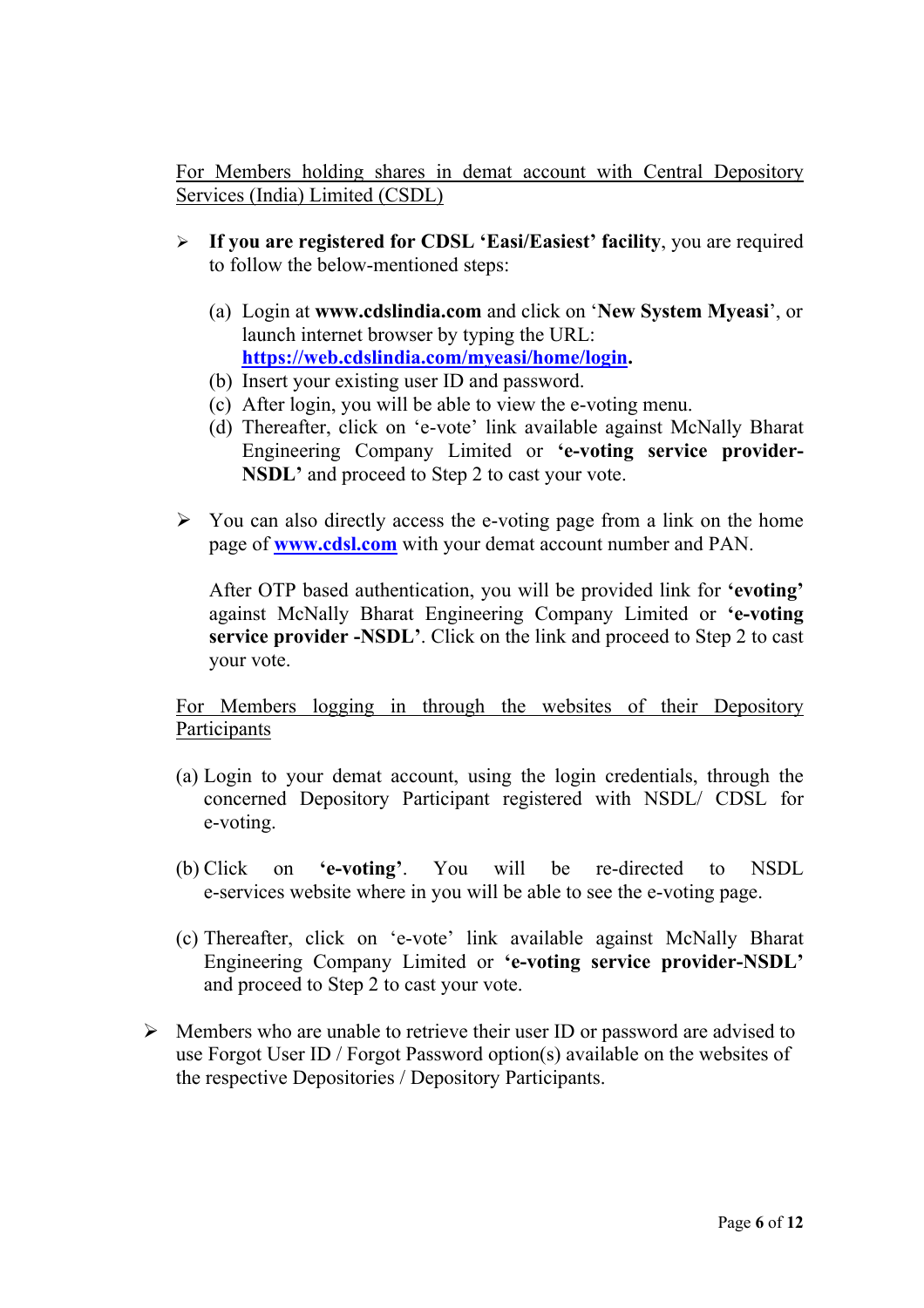## **(B) For Non-Individual Members holding shares in dematerialized form and Members holding shares in certificate form**

*If you are registered for NSDL 'IDeAS' facility, you can login at https://wwww.eservices.nsdl.com with your existing IDeAS login and click on e-voting to proceed to Step 2 to cast your vote.*

If you are not registered for 'IDeAS', you are required to follow the below-mentioned steps:

- (a) Launch internet browser by typing the URL: https://www.evoting.nsdl.com and click on **'Shareholder/Member-Login'**.
- (b) Insert your existing user ID, password and the verification code as shown on the screen.

#### • **User ID**

| Manner of holding shares i.e. Demat                           | <b>Your User ID is:</b>                                                                                                                                               |  |
|---------------------------------------------------------------|-----------------------------------------------------------------------------------------------------------------------------------------------------------------------|--|
| (NSDL or CDSL) or Physical                                    |                                                                                                                                                                       |  |
| a) For Members who hold shares in<br>demat account with NSDL. | 8 Character DP ID followed by 8 Digit<br>Client ID<br>For example if your DP ID is IN300***<br>and Client ID is 12****** then your<br>user ID is $IN300***12******$ . |  |
| b) For Members who hold shares in<br>demat account with CDSL. | 16 Digit Beneficiary ID<br>For example if your Beneficiary ID is<br>12************** then your user ID<br>$is 12**********************$                               |  |
| c) For Members holding shares in<br>Physical Form.            | EVEN Number followed by Folio<br>Number registered with the company<br>For example if folio number is 001***<br>and EVEN is 101456 then user ID is<br>101456001***    |  |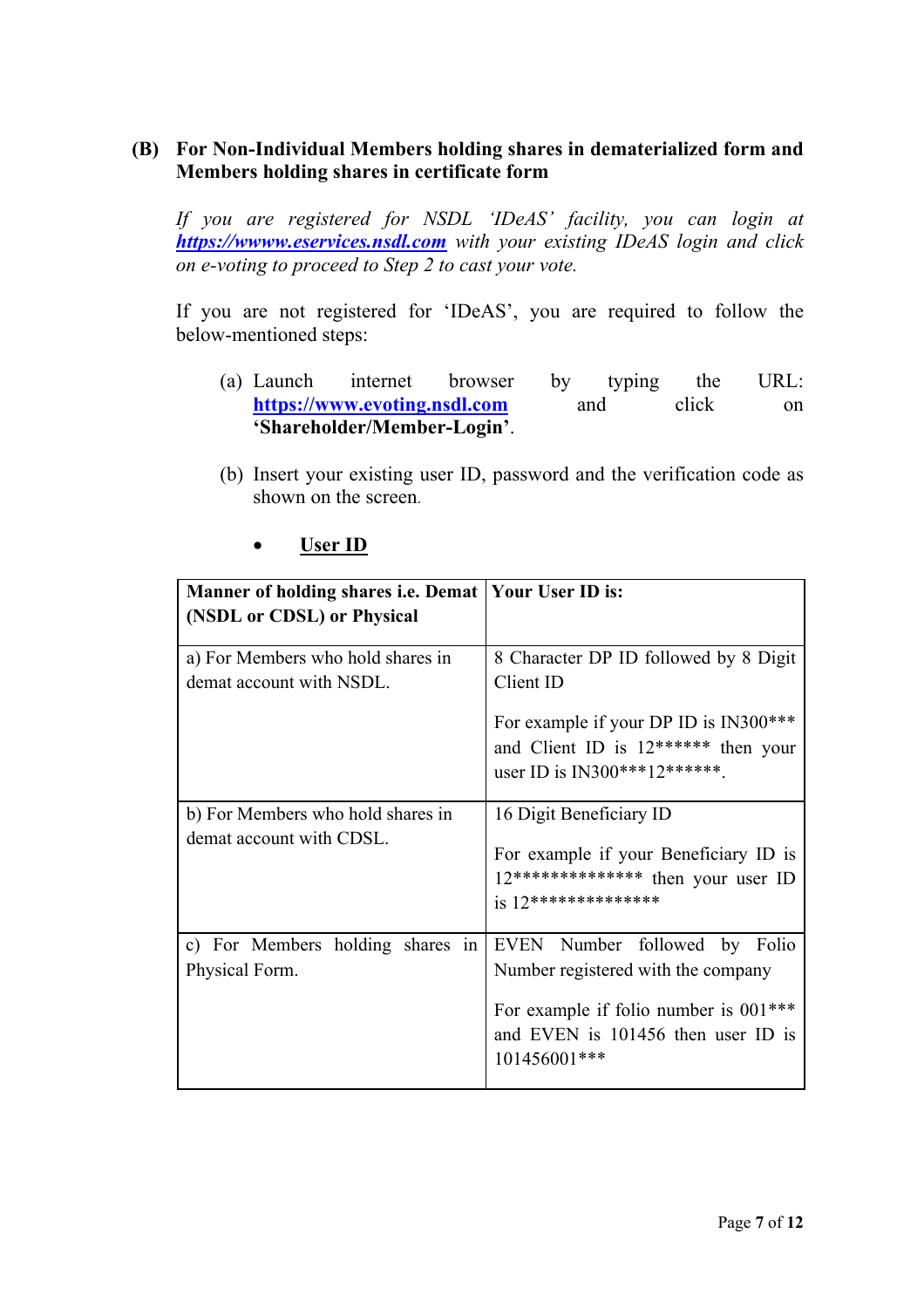## • **Password**

- (i) **If you are already registered with NSDL for remote e-voting, you should use your existing password for login**. Members may also use OTP based login.
- (ii) If you are using NSDL e-voting system for the first time, you would need to use your for login, which has been communicated to you by the Company.
- (iii) If you are unable to retrieve the 'initial password' or have forgotten your password:
- Ø Click on **'Forgot User Details /Password?'**, if holding shares in dematerialised form, or
- Ø Click on **'Physical User Reset Password?'**, if holding shares in certificate form.

You may also send an e-mail requesting for password at **evoting@nsdl.co.in**, mentioning your name, PAN, registered address and your DPID & Client ID/ folio number.

- (c) Agree to the terms and conditions by clicking the box.
- (d) Click on **'Login'.** Home page of remote e-voting opens.

## **Step 2: Cast your vote on NSDL website**

- (a) Click on '**e-voting: Active Evoting Cycles /VC or OAVM**' and select the EVEN of McNally Bharat Engineering Company Limited.
- (b) Now you are ready for remote e-voting as '**Cast Vote**' page opens.
- (c) Cast your vote by selecting appropriate option and click on **'Submit'**. Thereafter click on **'Confirm'** when prompted; upon confirmation, your vote is cast and the message **'Vote cast successfully'** will be displayed.

## **Other Instructions**

(a) Corporate and Institutional Members (companies, trusts, societies etc.) are required to send a scanned copy (in PDF / JPG format) of the relevant Board Resolution / appropriate authorisation to the Scrutinizer through e-mail at **aklabhcs@gmail.com** with a copy marked to NSDL's e-mail ID **evoting@nsdl.co.in.**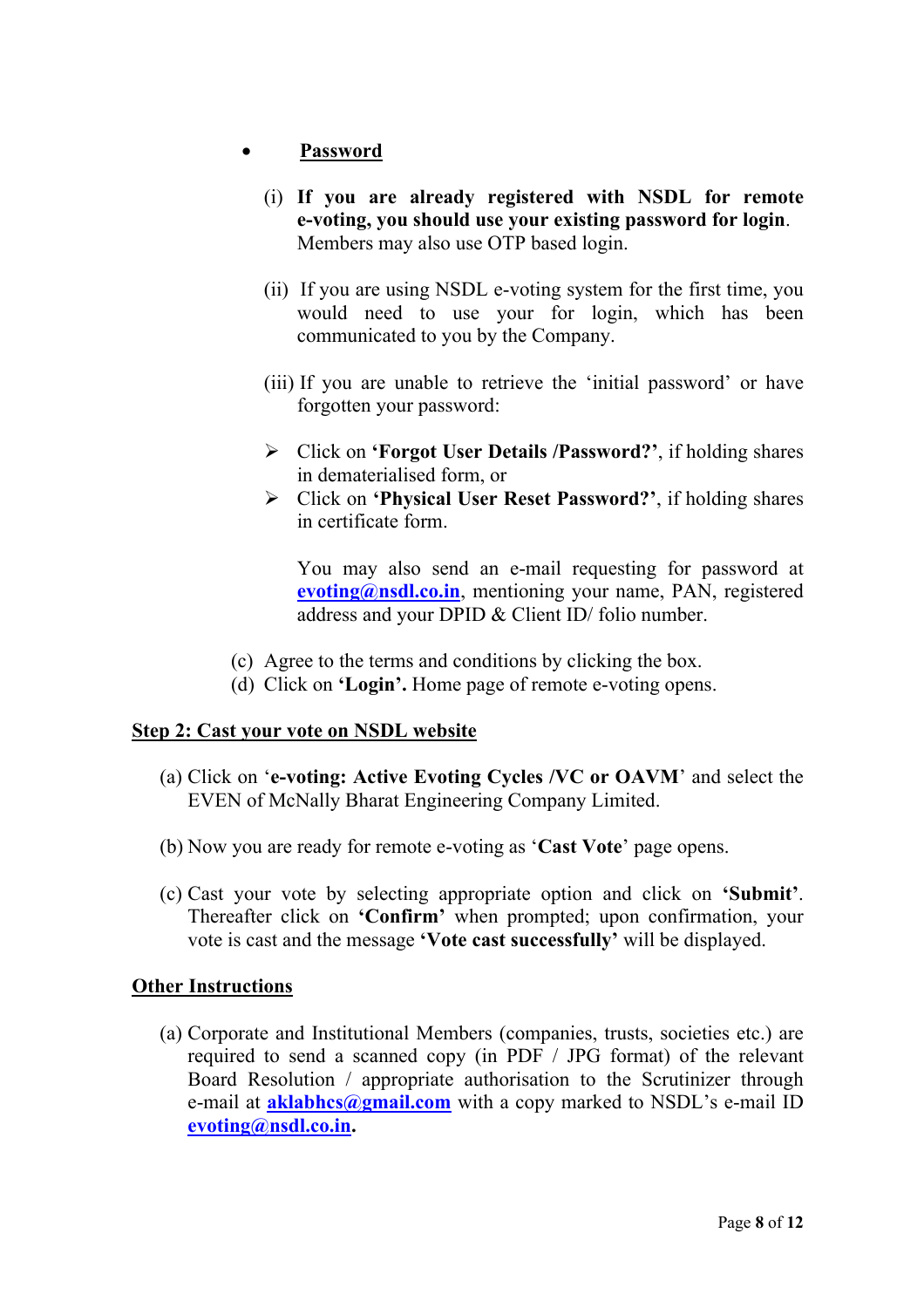- (b) Members who have not registered their e-mail addresses with the Company or with the Depositories and wish to receive the Postal Ballot Notice and / or cast their votes through remote e-voting, are required to register their e-mail addresses on the Company's corporate website under the section Investor. Alternatively, Members may send a letter requesting for registration of their e-mail addresses, mentioning their name and DP ID & Client ID / folio number, **by post to the Share Department** of the Company at Four Mangoe Lane, Kolkata – 700 001 or scanned copy thereof through e-mail at **mbecal@mbecl.co.in** or **mdpldc@yahoo.com**.
- (c) In case of any query / grievance or if you require any technical assistance with respect to remote e-voting, you may refer to the Frequently Asked Questions for Shareholders and e-voting User Manual for Shareholders available under the Downloads section of NSDL's e-voting website **www.evoting.nsdl.com** or contact:
	- (i) Mr. Amit Vishal, Senior Manager, National Securities Depository Limited, Trade World, A Wing, Floor, Kamala Mills Compound, Senapati Bapat Marg, Lower Parel, Mumbai 400 013 at telephone nos. **1800-222-990 (toll free) or 022-2499 4360** or at e-mail ID **AmitV@nsdl.co.in.**
	- (ii) Mr. Chanchal Kakar, Manager Secretarial at telephone no. **033 – 4459 1111** or at email ID **mbecal@mbecl.co.in**

Individual Members holding shares in dematerialised form may also reach out for any technical issue related to login through their respective Depositories, i.e. NSDL and CDSL, as follows:

- $\triangleright$  NSDL e-mail at **evoting@nsdl.co.in** or call at telephone nos. **1800 1020 990** or **1800 224 430 (toll free)**.
- Ø CDSL e-mail at **helpdesk.evoting@cdslindia.com** or call at telephone nos. **022- 23058738** or **022-23058542-43**.
- (d) There will be one vote for every Client ID / registered folio number irrespective of the number of joint holders.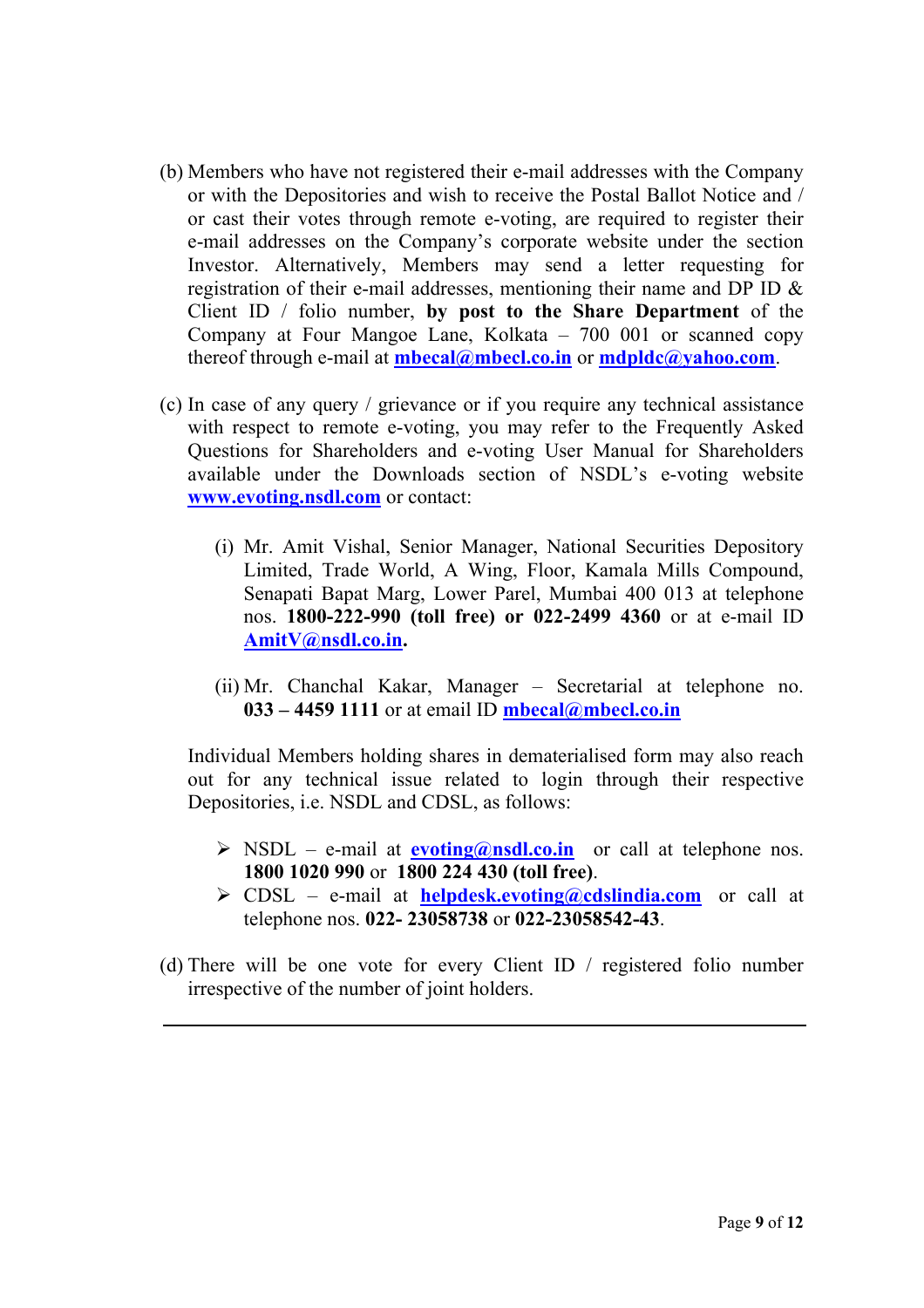### **EXPLANATORY STATEMENT**

Annexed to the Notice dated 13<sup>th</sup> January 2022

## **Item No. 1: Reclassification of two "Promoter Group" companies into "Public" category under Regulation 31A of SEBI Listing Regulations.**

EMC Limited and MKN Investment Private Limited ("Outgoing Entities"), members of the Promoter Group of the Company, vide individual letters dated 3rd January 2022 ("Request Letters") have requested for reclassification of their status from "Promoter & Promoter Group" to "Public" category in compliance with Regulation 31A of SEBI (Listing Obligations and Disclosure Requirements) Regulations, 2015 as originally framed and amended from time to time ("Listing Regulations").

Under these Regulations, the person being not desirous to be classified as the promoter of the company, must submit a request to the company stating the same, which is to be accepted by the company subject to the approval of the shareholders and concerned stock exchanges, where the shares of the company are listed and continue to be listed.

As on date of this Notice, EMC Limited holds 4.79 % shares in the Company and MKN Investment Private Limited does not hold any shares in the Company, however, it continues to be a "holding company" of EMC Limited.

With reference to above and taking into consideration the Request Letters received from EMC Limited and MKN Investment Private Limited on 3<sup>rd</sup> January 2022, the Board of Directors of the Company have decided and accepted their request to remove them from the "Promoter and Promoter Group" and reclassify them as "Public" category of shareholder in the Company.

#### **Request for reclassification**

EMC Limited and MKN Investment Private Limited (the "Outgoing Entities") vide their Request Letters sought reclassification from "Promoter Group" to "Public" category.

Vide Request Letters, the Outgoing Entities have informed that they are not, directly or indirectly associated with the business of the Company and do not have any influence over the business and policy decisions made by the Company and they are not involved in the day today activities of the Company nor are they exercising any control over the affairs of the Company.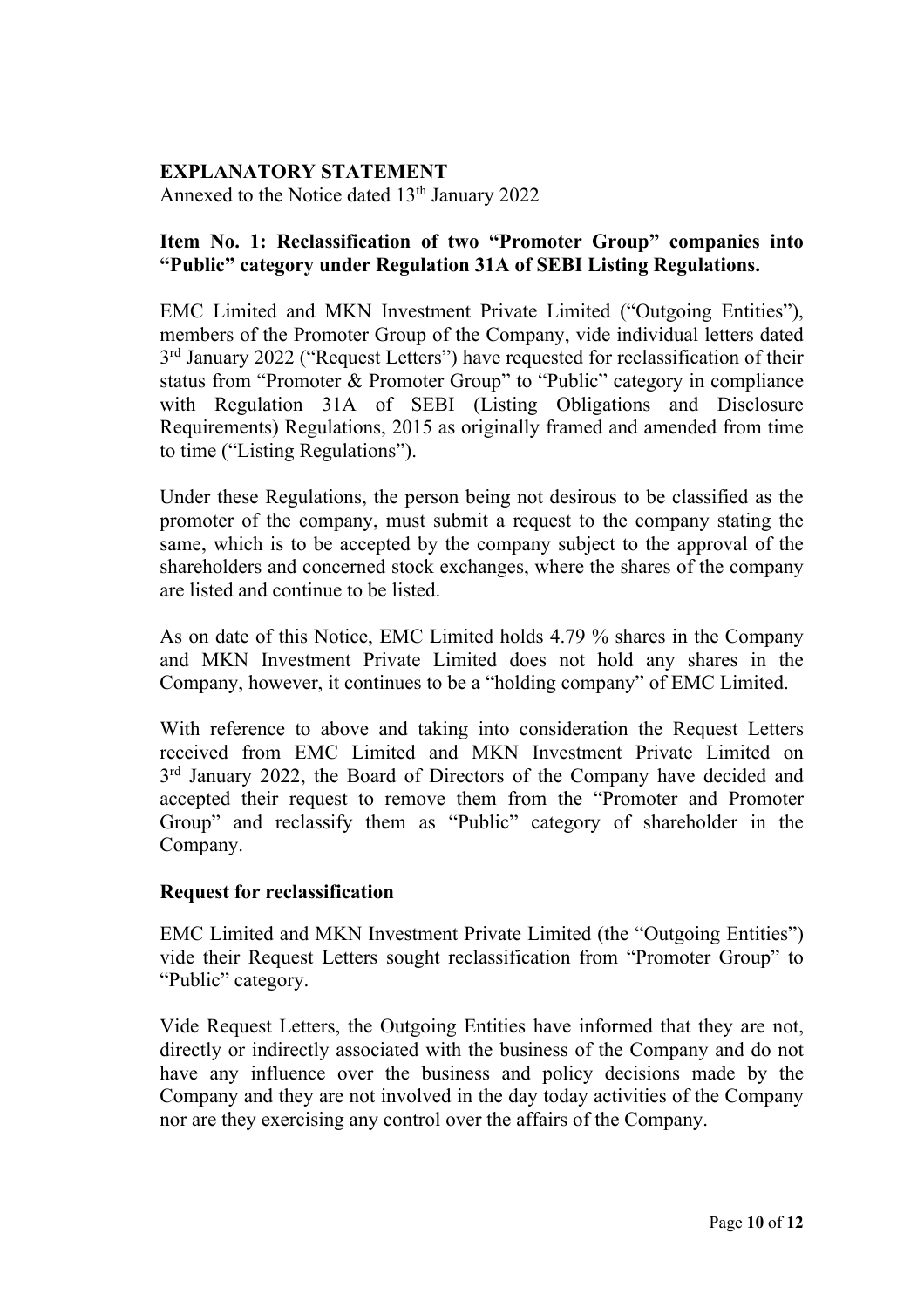Further, EMC Limited and MKN Investment Private Limited have individually confirmed that they along with the person/s related to them shall not:

- $\blacksquare$  together hold not more than 10% of the total voting rights in the Company;
- exercise control over the affairs of the Company either directly or indirectly;
- § have any special rights with respect to the Company through formal or informal arrangements including any shareholder agreements;
- § be represented on the Board of Directors (including not having a nominee director) in the Company;
- act as key managerial personnel in the Company;
- be a 'wilful defaulter' as per the Reserve Bank of India Guidelines;
- be a fugitive economic offender;

Further, EMC Limited and MKN Investment Private Limited have confirmed that subsequent to their reclassification, they shall continue to comply with the provisions of Regulation 31A(4) of the Listing Regulations, as applicable.

## **Impact of exit of EMC Limited and MKN Investment Private Limited**

The said transaction will reduce the overall shareholding of "Promoter and Promoter Group" category in the Company by 4.79% and increase the overall "Public" category to the same extent, i.e. 4.79%.

## **Board's Consideration & Recommendation**

At their Meeting held today, the Board of Directors of the Company have analysed the Request Letters vis-á-vis the requirements under Regulation 31A of the Listing Regulations and approved the proposal.

With respect to the pre-requisites in relation to the Company, Board noted that as at the date of the approval:

- a) The Company is in compliance with requirements of minimum public shareholding as required under Regulation 38 of the Listing Regulations;
- b) The trading in equity shares of the Company has not been suspended by the Stock Exchanges where equity shares of the Company are listed;
- c) The Company does not have outstanding dues to the SEBI, Stock Exchanges or the Depositories.